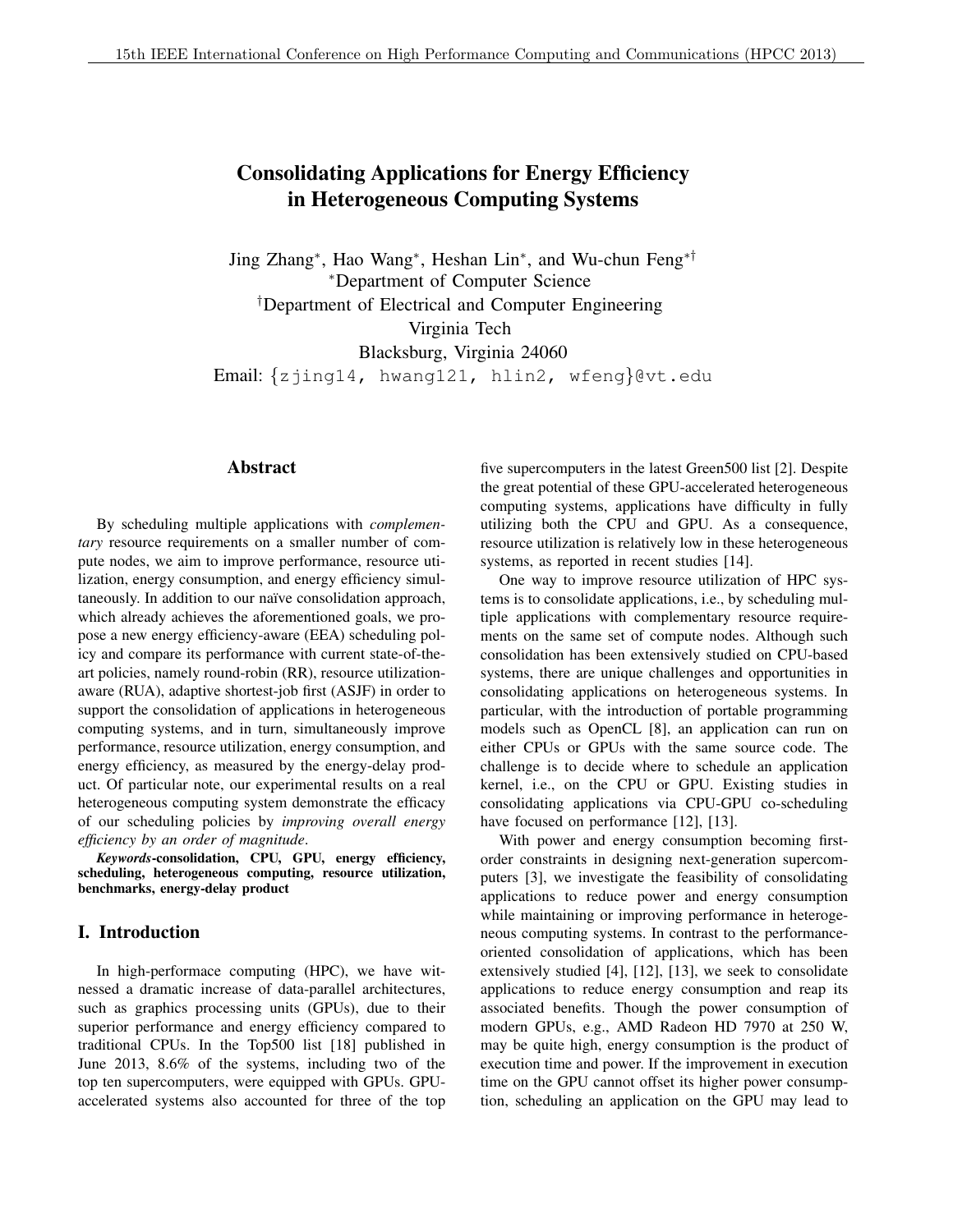better performance but worse energy efficiency.

In this paper, our application workloads have sourcecode portability, i.e., they can run on either CPUs or GPUs with the same source code. Our motivation is to consolidate a set of such applications running on different nodes to one node having GPU and to schedule each of them running on CPU or GPU for better energy efficiency.

To evaluate our approach, we use the SNU NPB suite [1], which is a well-tuned NPB benchmark suite that uses OpenCL, as the driving applications. We first implement a naïve consolidation mechanism to schedule original CPU workloads running on CPU and GPU workloads running on GPU of the same node at the same time. The results have demonstrated the naïve consolidation approach can save 15% and 33% energy on two different machines, each with a GPU, respectively, with a mere 2% and 1% performance degradation due to contention on the CPU. The results also illustrate that the naïve consolidation mechanism cannot fully utilize the CPU and GPU resources.

We then propose an energy efficiency-aware (EEA) consolidation algorithm for a heterogeneous CPU+GPU system. Our algorithm adopts the ratio of the energydelay product (EDP) on the CPU and GPU as the metric and first schedules the most CPU energy-efficient jobs to run on the CPU and most GPU energy-efficient jobs to run on the GPU. We compare our design with several scheduling algorithms in the recent literature, including round-robin (RR), resource utilization-aware (RUA) and adaptive shortest-job first (ASJF).

Our research makes the following contributions;

- 1) An evaluation of the performance and energy consumption of heterogeneous CPU+GPU computing systems — with and without consolidating applications. (The empirical results show that better energy consumption can be achieved even when using a naïve consolidation mechanism. Our analysis also indicates the opportunities to improve consolidation.)
- 2) An energy efficiency-aware (EEA) algorithm for consolidating application jobs to run on the CPU and GPU of the same node. (We evaluate our EEA algorithm against several well-known scheduling algorithms to demonstrate that our design can provide better performance and energy consumption.)

The rest of the paper is organized as follows. In Section II, we provide the necessary background about the topics discussed in this paper and distinguish our work from existing research in this area. In Section III, we first implement and evaluate a naïve consolidation strategy to demonstrate the benefit of consolidation and analyze the drawbacks of this naïve design. We then present our approach for energy efficiency-aware (EEA) consolidation. Section IV presents an evaluation of our energy efficiencyaware (EEA) consolidation algorithm and compare its efficacy with respect to the current state of the art. In Section V, we conclude the paper and introduce our future work.

## II. Background and Related Work

We first provide a brief description about graphical processing units (GPUs) and the driving applications as background information, followed by a discussion of related work.

#### A. Programming on GPGPUs

Originally, a GPU was a special-purpose processor that was designed solely for graphics rendering. With the vertex and fragment shaders added to the graphics pipeline, GPUs are increasingly being used for general-purpose computation, and in turn, supporting general-purpose computation on GPUs (GPGPUs). With the delivery of programming models such as NVIDIA's Compute Unified Device Architecture (CUDA) [11], and more broadly, OpenCL [17], many applications have been parallelized on GPUs to take advantage of their computational horsepower.

Generally, a GPU contains a set of single-instruction, multiple-data (SIMD) streaming multiprocessors (SMs). Each SM consists of a set of scalar cores, as illustrated in Figure 1. On each SM, the on-chip memory, including register, shared memory, constant cache, and texture cache, can be accessed by threads executing on the SM. Shared by all SMs, the off-chip memory or global memory can be accessed by all threads on the GPU.



**Figure 1. An Overview of GPU Architecture**

CUDA and OpenCL are arguably the most widely used programming models for the GPU. Unlike CUDA, OpenCL has the capability to execute on different hardware architectures. With OpenCL, programmers can write computational kernels once and execute them on various platforms such as the GPU or CPU. As a result, we choose OpenCL as the programming model in this paper to investigate the consolidation of applications on a heterogeneous CPU+GPU system.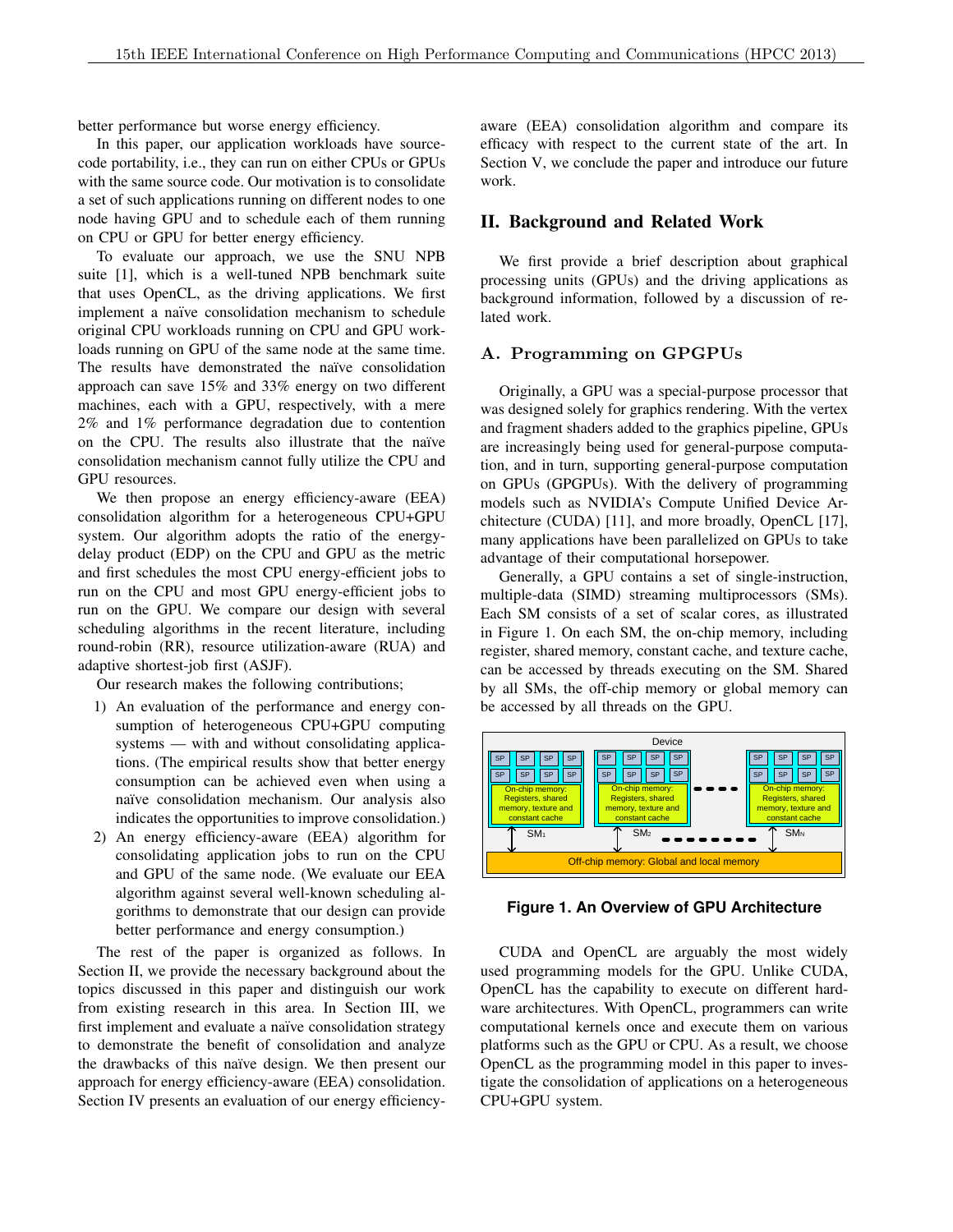#### B. The Driving Benchmarks

The NAS Parallel Benchmark (NPB) [10] suite is a widely used benchmark suite to evaluate the performance of parallel computing systems. The benchmarks in NPB are derived from computational fluid dynamics (CFD) applications. There are five kernels, including CG, EP, FT, IS, and MG, to simulate typical numerical methods in CFD applications and three pseudo-applications, including BT, LU, and SP, to simulate both computation and data access in CFD applications.

The SNU NPB suite is an OpenCL realization of NPB for heterogeneous parallel computing. It has been optimized for multicore CPUs and different generations of GPUs. Previous research [15] has illustrated that the performance of the OpenCL-based SNU NPB benchmark suite is comparable to or better than the performance of the original OpenMP implementations on multicore CPUs.

#### C. Related Work

Consolidation is a well-known technique for improving resource utilization. Over the last few years, significant research effort has been dedicated to the enhancement of consolidation algorithms. Hermenier et al. [6] proposed a consolidation manager called *Entropy*, which takes both local and global optimization into account when mapping tasks to nodes. Srikantaiah et al. [16] model consolidation as a modified bin-packing problem and reveal the energyperformance tradeoffs for consolidation. Chen et al. [4] construct a tool that is based on queuing theory to predict application scalability and to suggest consolidation decisions. However, the above research targets homogenous (CPU-only) computing systems.

For a heterogeneous computing system with a CPU and GPU, consolidation algorithms must consider additional challenges, such as heavy context-switching between different processes using the GPU, the data communication overhead between CPU and GPU, and so on. rCUDA [5] allows an application to use a CUDA-compatible device in a remote node. GPU utilization is improved by scheduling computational kernels from multiple applications on the same GPU. Context funneling [19] is proposed to avoid context-switching when multiple processes share a same GPU. By maintaining a shared context between multiple threads, the cost of heavy context-switches is avoided. GPU workload consolidation [9], [12] seeks to consolidate multiple workloads running on the same GPU. By automatically intercepting CUDA driver calls and analyzing thread-block utilization, the consolidation presented in [9] can gather multiple GPU workloads and issue different GPU kernels simultaneously to fully utilize GPU SMs. The consolidation framework presented in [12] provides the concept of an affinity score to allow more fine-grained control of GPU kernel consolidation. Furthermore, it does not require intercepting calls to the CUDA driver API. However, all the above work only targets GPU workloads while we seek to consolidate applications running on both CPU and GPU.

Concurrent application scheduling for CPU+GPU systems has investigated the performance of multiple scheduling algorithms on both single and multiple CPU+GPU nodes [13]. The scheduling algorithms in this paper only consider execution time as the optimization objective. In contrast, we also study energy efficiency, as measured by the energy-delay product (EDP). The energy-delay product explicitly refers to the energy consumption and execution time (i.e., delay), respectively, of an application. In turn, our proposed energy efficiency-aware (EEA) scheduling algorithm seeks to optimize for both.

# III. Design of the Consolidation Algorithms

In this section, we first evaluate a naïve consolidation algorithm for consolidating applications on a heterogeneous CPU+GPU system in order to demonstrate the efficacy of consolidation in such systems. We then analyze and expose the shortcomings of the naïve consolidation algorithm. and in turn, propose a new algorithm for energy efficiencyaware (EEA) consolidation.

#### A. Naïve Consolidation Algorithm

To naïvely consolidate applications, we simply schedule applications running on two different nodes to run on a single node by scheduling a CPU-based application on the CPU and a GPU-based application on the GPU. We present this case as a demonstration of the efficacy of consolidating applications on heterogeneous CPU+GPU systems.

Using the machines described in Table I as our evaluation platforms, Figure 2 shows the energy consumption and the execution time of applications with and without the naïve consolidation. "CPU" represents running all eight benchmarks of SNU NPB one by one on the CPU of a particular machine. "GPU" represents running the same benchmarks, one after another, on the GPU of a particular machine. "Consolidation" represents running the same benchmarks on the CPU and on the GPU of the same machine at the same time.

Figure 2(a) shows that the overall energy consumption when using naïve consolidation (i.e., running the SNU NPB becnhmarks on the CPU and GPU of the *same* node simultaneously) results in noticeably lower energy consumption than when running the SNU NPB benchmarks on the CPU and GPU of *different* nodes simultaneously. For machine one and machine two, the overall energy savings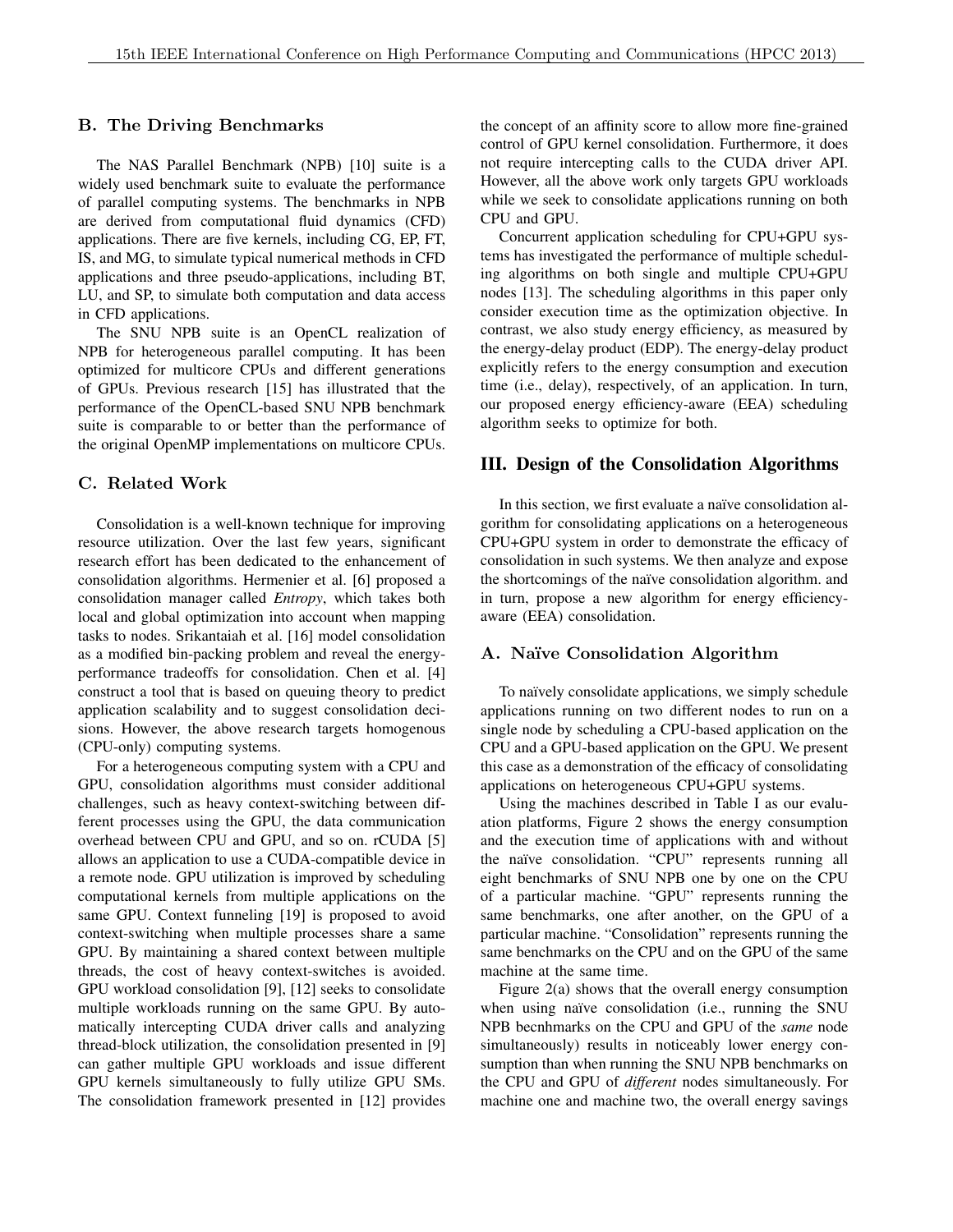|                 | Machine One            | Machine Two                   |
|-----------------|------------------------|-------------------------------|
| <b>CPU</b>      | Intel Xeon E5405 (dual | Intel Xeon E5-2665 (dual      |
|                 | quad-core), 6MB LLC    | $oct-core)$ , $2*16$ threads, |
|                 |                        | 20MB LLC                      |
| GPU             | AMD Radeon HD 7970     | NVIDIA Geforce GTX            |
|                 | (ATI Tahiti)           | Titan (Nvidia Kepler)         |
| Runtime         | AMD APP SDK v2.8       | <b>NVIDIA CUDA 5.0</b>        |
| Library         |                        |                               |
| <b>Test Set</b> | <b>SNU-NPB Class B</b> | <b>SNU-NPB Class B</b>        |

**Table I. Experimental Setup**



# **Figure 2. Energy Consumption and Performance Comparison between CPU node, GPU node and Consolidation**

is 15% and 33%, respectively. The reason for the energy savings is that with consolidation, we can eliminate the standby energy consumption of the second node by simply consolidating all the workload onto a single node.

Relative to performance, Figure 2(b) shows that with consolidation, there is marginal performance loss: 2% on machine one and 1% on machine two. The performance loss comes from contention on the CPU. Even though the CPU offloads the GPU workload to the GPU, the CPU still needs to orchestrate data movement into or out of the GPU as well as launch the execution of different computational kernels during the execution of the GPU workload.

Figure 3 plots the power consumption of machine one and machine two while running the SNU NPB benchmarks using the CPU only, GPU only, or both ("Consolidation"), as was similarly done for Figure 2. Looking at the results for machine one in Figure 3(a), we observe that after 280 seconds, the power consumption of the "Consolidation" approach drops significantly because the workloads running on GPU have finished. When the workloads running on the CPU finish after 710 seconds, the overall power consumption drops again to that of system standby. So, from 280 seconds to 710 seconds, only the CPU is executing any workload while the GPU is idle. Thus, while the naïve consolidation of applications does save energy, as shown in Figure 2, the results in Figure 3 illustrate that energy savings is not maximized as one resource is left idle (i.e., GPU) and consumes extra standby energy for 430 seconds.

In Figure 3(b) for machine two, we observe that the power consumption of "GPU" is not always higher than that of "CPU." This indicates that in heterogeneous computing systems that the GPU has the potential to not only provide better performance but also power consumption. As a consequence, the collective results from Figure 3 encourage us to design an energy efficiency-aware consolidation algorithm to optimize for reduced energy consumption.

## B. Algorithm for Energy Efficiency-Aware (EEA) Consolidation

As energy efficiency depends on both execution time and energy consumption, the metric "Gflops/watt" is often used to compare the energy efficiency of different individual applications (or computational kernels) [7]. However, one could argue that "Gflops/watt" is not appropriate when scheduling a set of disparate applications, some of which may have operations other than floating-point operations (flop). An alternative metric to use is the *energy-delay product*, a commonly-used metric from circuit design. which is defined simply as the product of energy consumed and execution time. The larger the energy-delay product (EDP), the less energy efficient it is.

Algorithm 1 provides the details of our approach to energy efficiency-aware job scheduling, one that consolidates applications onto fewer nodes. We first calculate the ratio of the energy-delay product on the CPU to that on the GPU for each job. At Line 6, based on the ratio, we sort the job list to put the most energy-efficient CPU job at the head of the list and put the most energy-efficient GPU job at the tail of the list. From Line 10 to Line 17, if the CPU is idle, we schedule the most energy-efficient CPU job to CPU and the most energy-efficient GPU job to the GPU.

The benefits of our algorithm are two-fold. First, our algorithm keeps both the CPU and GPU busy with workloads running, thus improving resource utilization. Second, our algorithm greedily schedules the most energy-efficient CPU job to CPU and most energy-efficient GPU job to GPU so that the most energy savings can be obtained.

## IV. Performance Evaluation

In this section, we first evaluate the execution time and the energy consumption of each benchmark on a CPU and and then on a GPU. We then evaluate stateof-the-art consolidation algorithms and compare them to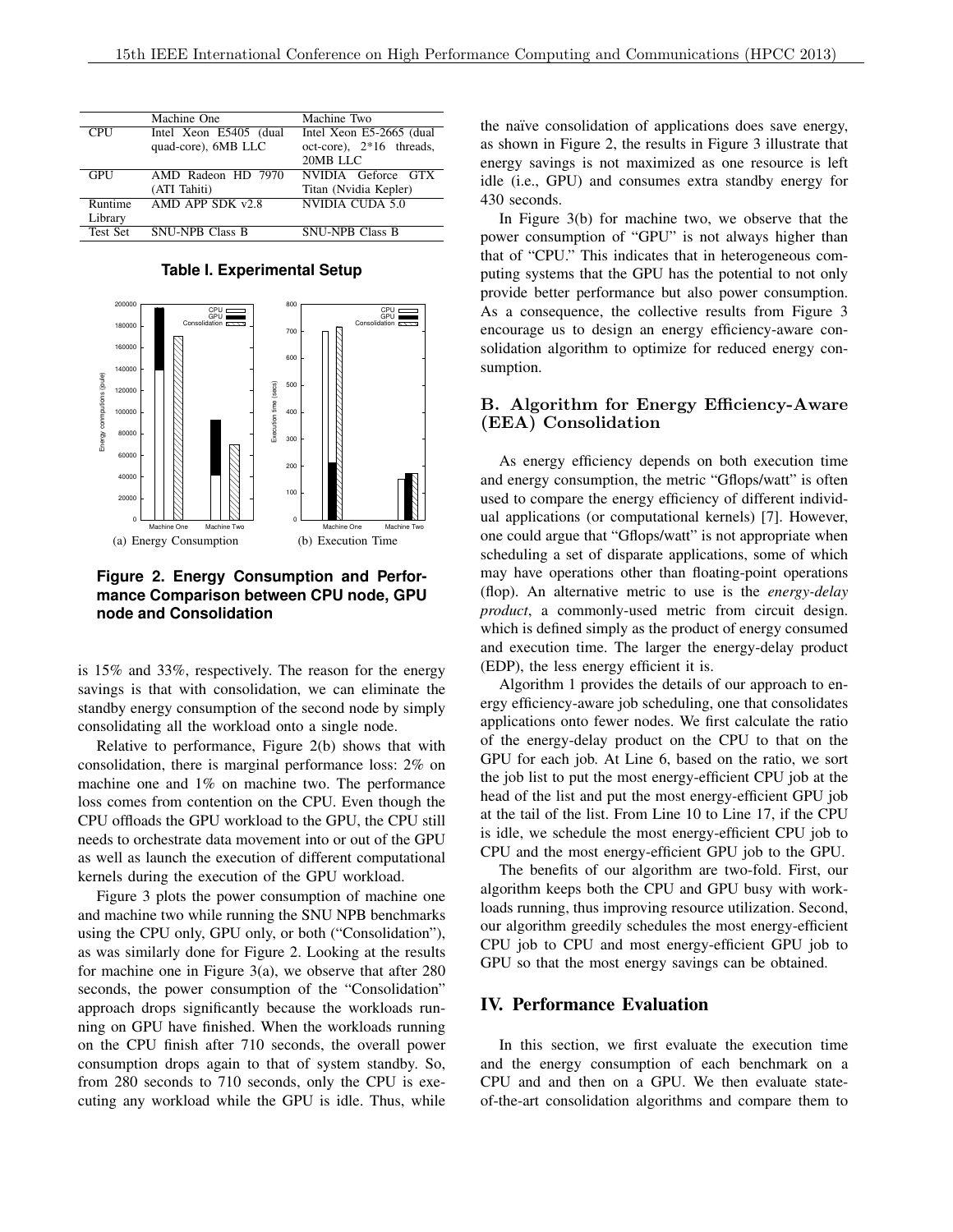

**Figure 3. Power Consumption of CPU, GPU, and CPU+GPU Consolidation on Two Machines**

Algorithm 1 Energy Efficiency-Aware Consolidation

- 1: Input: edp cpu: the energy-delay product of application on CPU;  $edp\_qpu$ : the energy-delay product of application on GPU;  $jobs$ : job list to be scheduled
- 2: procedure ENERGY EFFICIENCY-AWARE CONSOLI-

```
\text{DATAON}(edp\_cpu, edp\_qpu, jobs)3: for all jobs do
4: edp\_r_i = edp\_cpu_i \div edp\_gpu_i5: end for
 6: sort(jobs, edp\_r_i, ascending)
7: i \leftarrow 08: j \leftarrow n-19: while i! = j do
10: if CPU is idle then
11: schedule job<sub>i</sub> on CPU
12: i \leftarrow i + 113: end if
14: if GPU is idle then
15: schedule job<sub>i</sub> on GPU
16: j \leftarrow j - 117: end if
18: end while
```
19: end procedure

our proposed algorithm for energy efficiency-aware (EEA) consolidation.

As introduced in Table I of Section III, we use two different machines, each populated with a GPU, for our heterogeneous computing systems. The first machine consists of two Intel Xeon E5405 quad-core CPUs and 4GB of RAM; the GPU is an AMD Radeon HD 7970. The second machine consists of two Intel Xeon E5-2665 octcore CPUs and 16GB RAM; the GPU is a NVIDIA GTX Titan. As noted in Section II, we adopt SNU NPB suite as the benchmark suite. Because the problem size of Class C cannot fit into global memory of the GPU for the MG, FT, and BT benchmarks, we unify the problem size to Class B for all benchmarks.

## A. Evaluation of the NPB Suite

Figures 4 and 5 show the energy consumption, execution time, and energy-delay product (EDP) of running on a CPU relative to running on a GPU for machine one and machine two, respectively. For machine one, Figure 4(a) shows that the CPU consumes more energy than the GPU in all cases *except* BT and IS, where the CPU consumes less energy than the GPU. On the other hand, Figure 4(b) shows that all the application benchmarks take longer to run on the CPU than on the GPU, even BT and IS, which both consume less energy on the CPU. By looking at the energy-delay product (EDP) in Figure 4(c), we see that the product of the energy consumption and execution time shows that the GPU is more energy efficient for all the application benchmarks *except* BT, where the CPU is only very slightly more energy efficient.

For machine two, which consists of Intel Sandy Bridge quad-core CPUs (E5-2665) and a NVIDIA Geforce GTX Titan GPU, the CPU performs better than the GPU with respect to both execution time and energy efficiency for the BT, CG, FT, and IS benchmarks. One potential reason for this is that the GPU kernels in OpenCL NPB have been optimized for multiple GPU generations, especially for NVIDIA Fermi but *not* for the latest NVIDIA Titan GPU. Because the NVIDIA Titan GPU is based on the latest Kepler architecture, additional optimizations using new features of Kepler arechitecutre should be added in OpenCL NPB to more fully optimize and utilize the Kepler-based NVIDIA Titan GPU.

# B. Evaluation of the EEA Consolidation Algorithm

Here we evaluate and compare our energy efficiencyaware (EEA) consolidation algorithm to several wellknown scheduling algorithms for consolidation, as noted below.

• *Round Robin (RR)* is one of the simplest scheduling algorithms. It schedules same number of jobs to CPU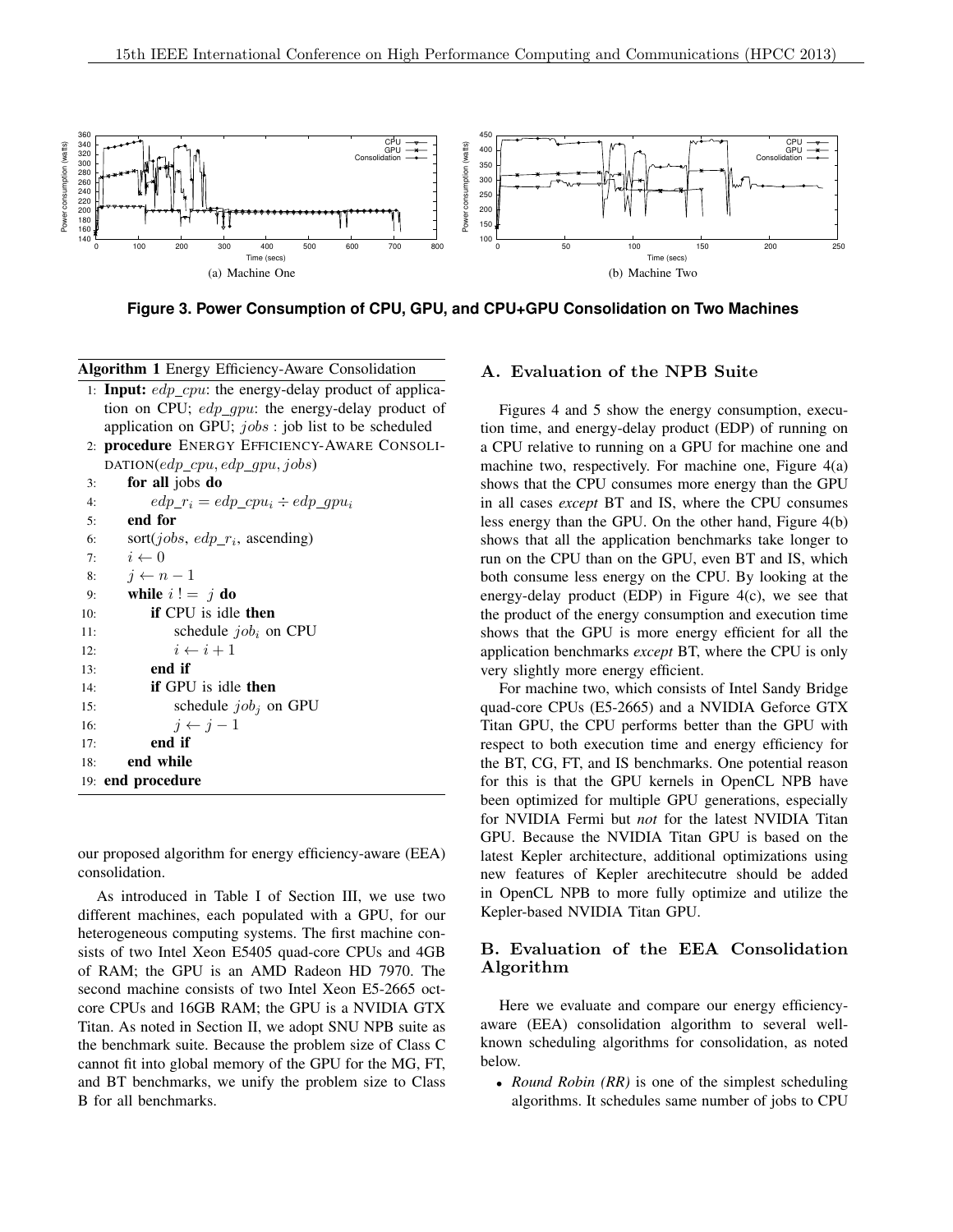

**Figure 4. Machine One: Energy Consumption, Execution Time, and Energy-Delay Product of the CPU Relative to the GPU**



**Figure 5. Machine Two: Energy Consumption, Execution Time, and Energy-Delay Product of the CPU Relative to the GPU**

and GPU without any priority consideration. Since it does not guarantee that applications running on CPU have similar execution time to those running on GPU, the RR-based consolidation would likely result in low utilization of computing resources.

- *Resource Utilization-Aware (RUA)* is designed to improve resource utilization through scheduling a job to run on the current idle device. Compared to RR, RUA can improve resource utilization, but it cannot provide good performance since it treats the CPU and GPU as equivalent devices in this scenario.
- *Adaptive Shortest-Job First (ASJF)* is based on the shortest-job-first algorithm. By selecting a shortest job to be running on a currently available device (CPU or GPU), this algorithm tries to guarantee improved resource utilization and improved performance at the same time.

In our experiments, we randomly generate forty jobs, consisting of benchmarks from SNU NPB suite. We then use the collected execution time and energy consumption of each benchmark on the CPU and on the GPU as parameters for ASJF-based consolidation and our energy efficiency-aware (EEA) consolidation.

Figures 6 and 7 chart the energy consumption, execution time, and energy-delay product of different consolidation algorithms on our two heterogeneous test platforms, machine one and machine two, respectively. The figures show that our EEA consolidation algorithm performs the best across all three evaluation metrics: (1) lowest energy consumption, (2) fastest execution time, and (3) lowest energydelay product  $\rightarrow$  best energy efficiency. On machine one, EEA improves energy consumption by 87%, 42%, and 5%; execution time by 158%, 54%, and 9%; and energy efficiency by 384%, 119%, and 16% when compared to RR, RUA, and ASJF, respectively. On machine two, EEA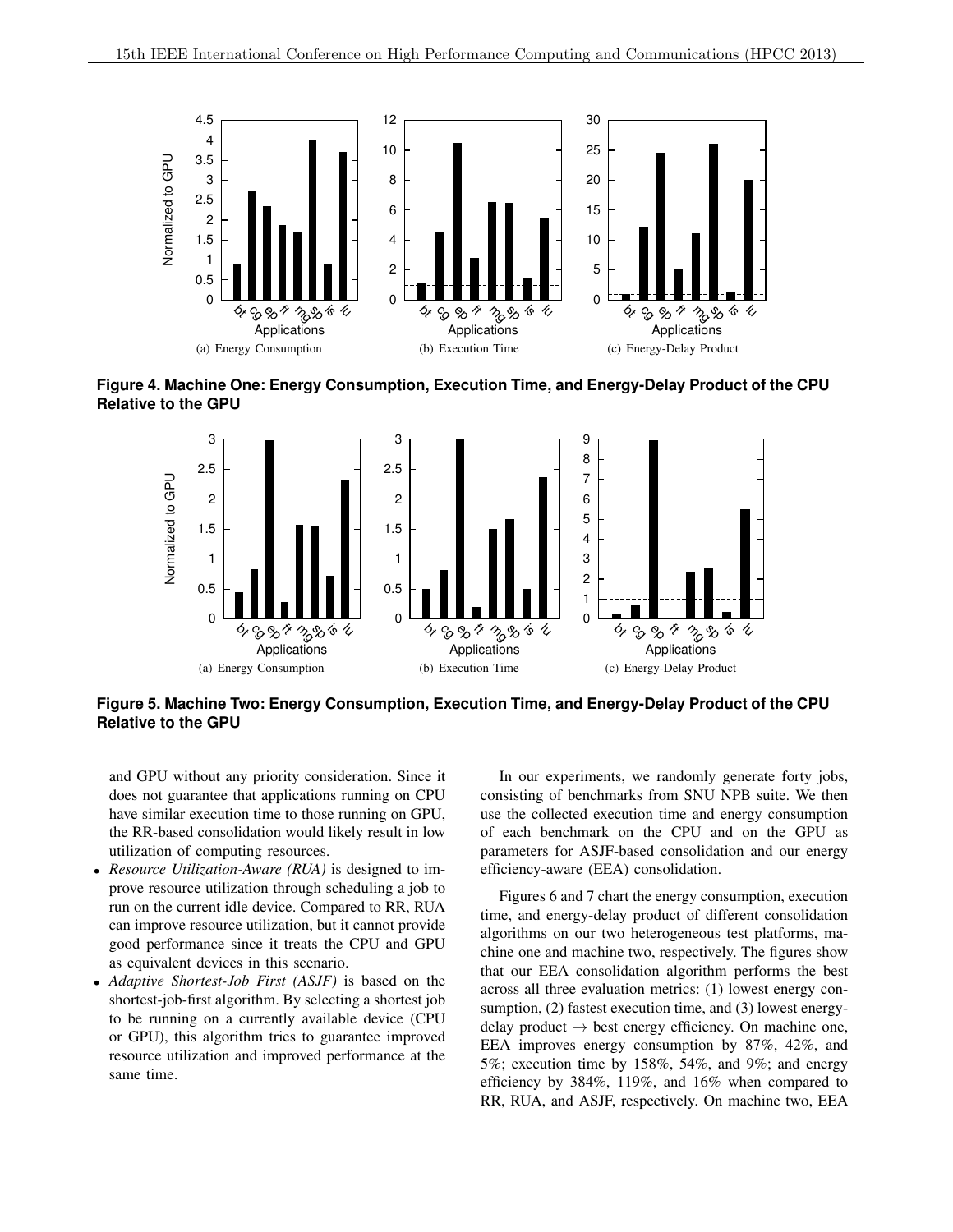

**Figure 6. Machine One: Energy Consumption, Execution Time, and Energy-Delay Product for Round-Robin (RR) Consolidation, Resource Utilization-Aware (RUA) Consolidation (RUA), Adaptive SJF (ASJF) Consolidation, and Energy Efficiency-Aware (EEA) Consolidation**



**Figure 7. Machine Two: Energy Consumption, Execution Time, and Energy-Delay Product for Round-Robin (RR) Consolidation, Resource Utilization-Aware (RUA) Consolidation (RUA), Adaptive SJF (ASJF) Consolidation, and Energy Efficiency-Aware (EEA) Consolidation**

improves energy consumption by 72%, 68%, and 14%; execution time by 95%, 74%, and 15%; and energy efficiency by 237%, 192%, 32% when compared to RR, RUA, and ASJF, respectively. Thus, these figures illustrate that our energy efficiency-aware (EEA) consolidation algorithm can improve both energy consumption and execution time, and in turn, the energy-delay product.

# V. Conclusion and Future Work

In this paper, we target the problem of consolidating applications on heterogeneous systems with GPUs. We demonstrate that even naïve consolidation, which schedules original CPU workloads to the CPU and GPU workloads to the GPU onto a single node, can improve energy consumption, but that it is far from an optimal approach. Thus, we propose an energy efficiency-aware (EEA) consolidation algorithm to improve the performance and energy consumption of a heterogeneous CPU+GPU system. Our experiments show that the EEA algorithm can significantly improve energy consumption, execution time, and energy-delay product when compared to other consolidation approaches that are based on well-known scheduling algorithms, including round-robin (RR), resource utilization-aware (RUA), and adaptive shortest-job first (ASJF), on two generations of compute nodes. As part of our future work, we will extend our energy efficiencyaware (EEA) consolidation algorithm to multiple nodes with multiple GPUs and integrate it into open-source job schedulers.